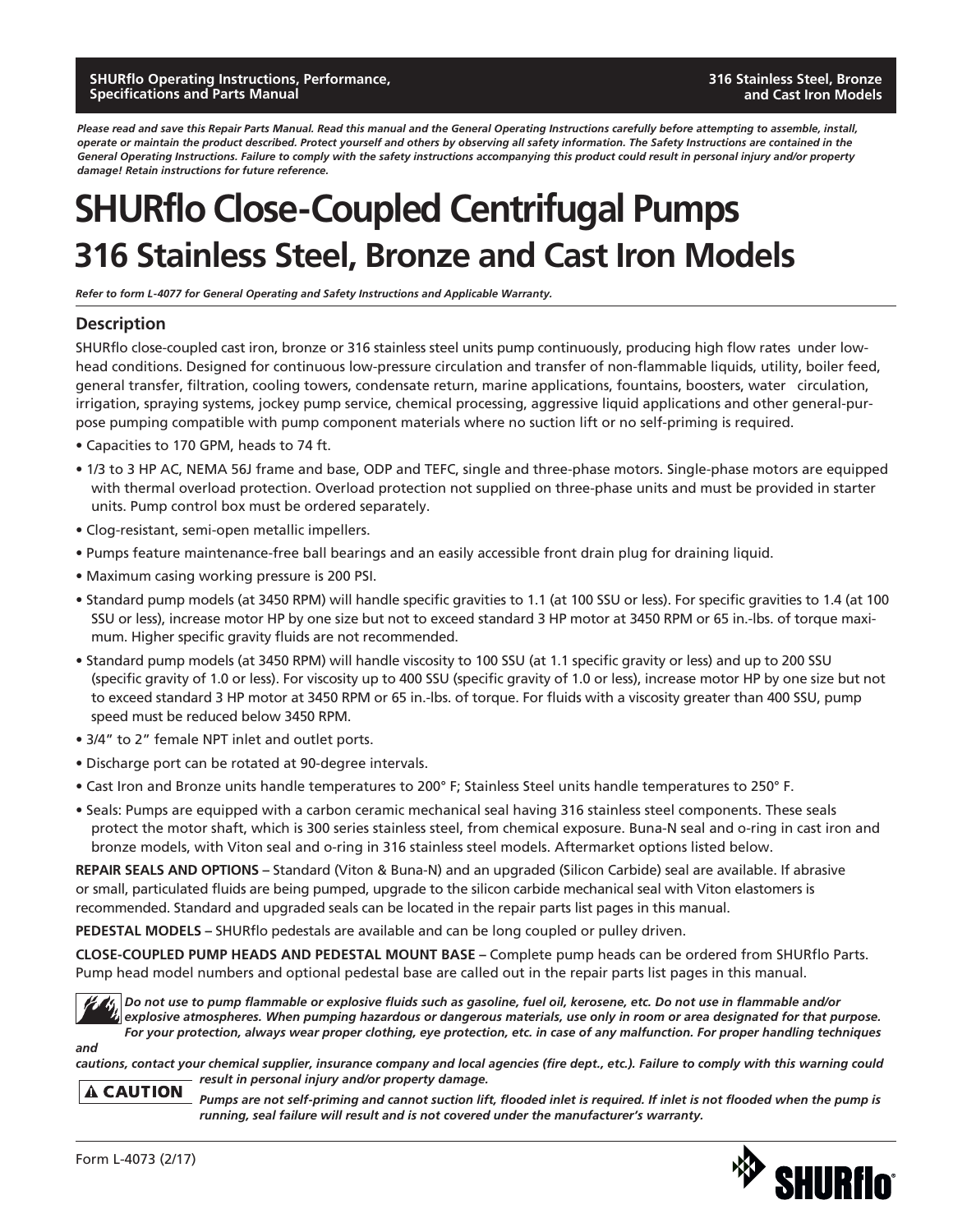### **Model Ordering Codes and Options**





**Example Model: COMSV44** (1 HP ODP motor with >1.15 Service Factor\*) **or COMSV45T** (1.5 HP TEFC motor with 1.0 Service Factor\*)

|                                          | (1)<br><b>CO</b>                       | (2)<br>M                                                                                              | (3)<br>S                          | (4)<br>v                                                                                                               | (5)<br>4 | (6)<br>5                                                                                                                                                                                                                                                                                            | (7)                                                                                                                             |                                                                                                               |
|------------------------------------------|----------------------------------------|-------------------------------------------------------------------------------------------------------|-----------------------------------|------------------------------------------------------------------------------------------------------------------------|----------|-----------------------------------------------------------------------------------------------------------------------------------------------------------------------------------------------------------------------------------------------------------------------------------------------------|---------------------------------------------------------------------------------------------------------------------------------|---------------------------------------------------------------------------------------------------------------|
| 1st                                      | 2nd                                    | 3rd                                                                                                   |                                   | 4th                                                                                                                    |          | 5th                                                                                                                                                                                                                                                                                                 | 6th                                                                                                                             | 7th                                                                                                           |
| <b>Series</b>                            | <b>Mounting</b>                        | <b>Material</b>                                                                                       |                                   | Seal**<br>(Mech)                                                                                                       |          | Impeller Sz.<br>(NPT Ports)                                                                                                                                                                                                                                                                         | <b>HP</b>                                                                                                                       | <b>Motor-Mounted Only</b><br><b>AC Type</b>                                                                   |
| CO: Centrifugal<br>Semi-Open<br>Impeller | M: Motor<br>(with Base)<br>P: Pedestal | S: 316 SS Body<br>and Impeller<br>B: Bronze Body<br>and Impeller<br>C: Cast Iron Body<br>and Impeller | B: Buna-N<br>C: Viton<br>V: Viton | (Stainless Steel Case)<br>(Stainless Steel Case)<br>(Silicon Carbide Seal<br>and Seat Faces)<br>(Stainless Steel Case) |          | $1(3/4 - 1'')$<br>$2(1 - 1\frac{1}{4})$<br>$3(1 - 1\frac{1}{4})$<br>4 $(1\frac{1}{4}$ " - $1\frac{1}{2}$ ")<br>$5(1\frac{1}{4} - 1\frac{1}{2})$<br>6 $(1\frac{1}{4}$ " - $1\frac{1}{2}$ ")<br>$7(1\frac{1}{2} - 2^{n})$<br>To identify<br>your impeller<br>size, see chart<br>in owner's<br>manual. | 1:1/3<br>2:1/2<br>3:3/4<br>4:1<br>$5:1\%$<br>6:2<br>7:3<br>X: 56J<br>Frame<br>Motor<br>"wet-<br>end kit"<br>Example:<br>COMSV1X | Blank: no code<br>single phase<br>ODP motor<br>3: 3 phase ODP<br>motor<br>T: 1 phase TEFC<br>3T: 3 phase TEFC |



CENTRIFUGAL PUMP WITH FLOODED SUCTION **NON-SELF PRIMING** DO NOT RUN DRY

**NOTE:** Not all order code combinations (configurations) are standard models available from the manufacturer. Custom model configurations may require ordering standard components and/or optional parts that will need to be assembled by the customer.

Manufacturer reserves the right to change model order codes, standard models, specifications, and performance without notification.

(\*) ODP motors have > 1.15 service factors. Due to service factor, it is recommended TEFC motors are oversized by one HP increment. Pedestal Pumps are not supplied with a motor.

(\*\*) Unless otherwise noted, seal faces are carbon on ceramic.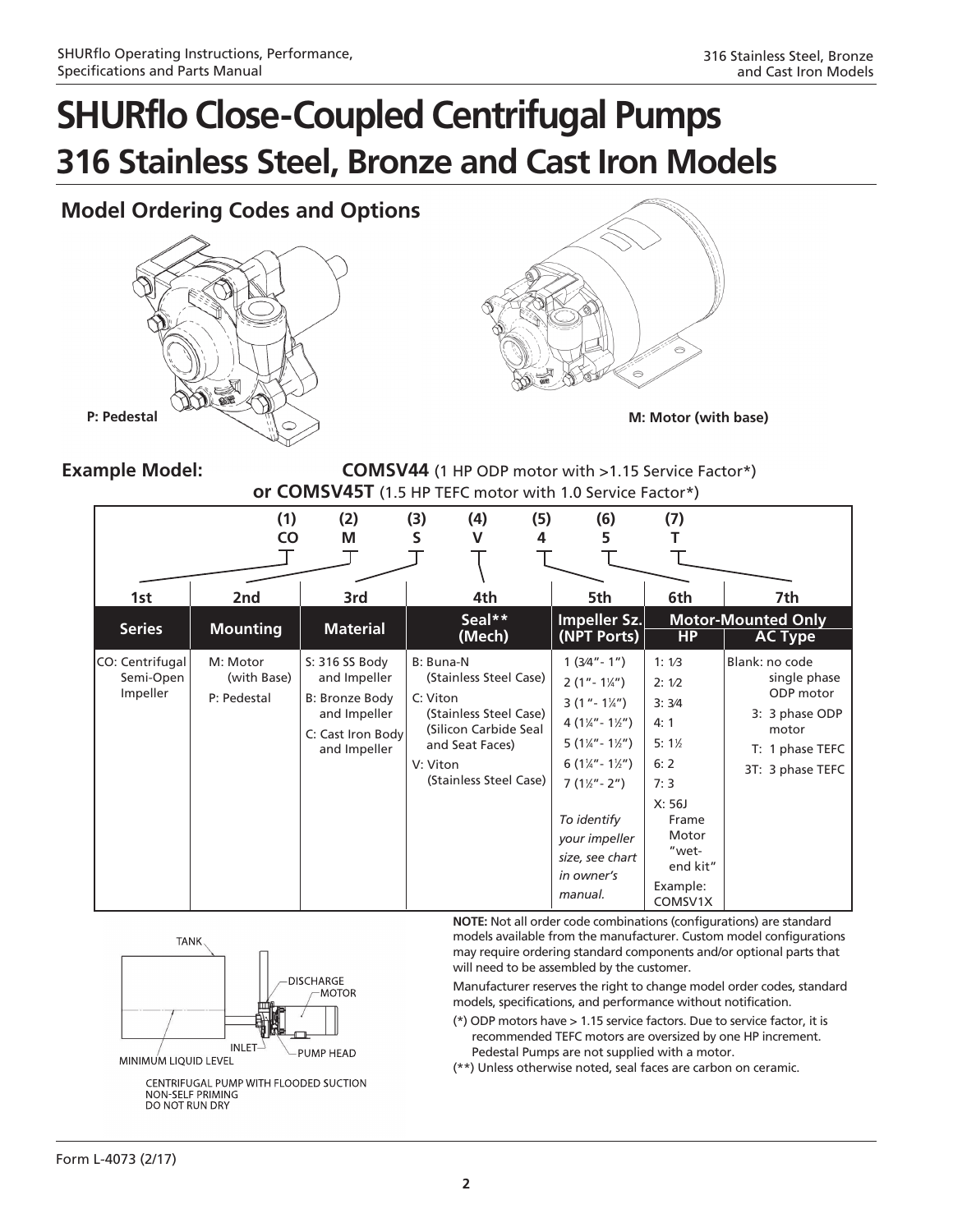| Impeller    | <b>316 Stainless</b> | <b>Bronze</b> | <b>Cast Iron</b> |       |     |      |     |     |     | <b>GPM of Water at Total Head in Feet*</b> |                          |    |    | Max.        |
|-------------|----------------------|---------------|------------------|-------|-----|------|-----|-----|-----|--------------------------------------------|--------------------------|----|----|-------------|
| <b>Size</b> | <b>Steel Models</b>  | <b>Models</b> | <b>Models</b>    | HP**  | 10  | 15   | 20  | 30  | 40  | 50                                         | 60                       | 70 | 80 | <b>Head</b> |
|             | COMSV1X              | COMBB1X       | COMCB1X          | 1/3   | 41  |      | 34  | 25  | 10  |                                            |                          |    |    | 44          |
|             | COMSV2X              | COMBB2X       | COMCB2X          | 1/2   | 55  | 50   | 45  | 33  | 10  | $\overline{\phantom{0}}$                   |                          |    |    | 42          |
|             | COMSV3X              | COMBB3X       | COMCB3X          | 3/4   | 72  | 68   | 63  | 53  | 41  | 22                                         | $\overline{\phantom{0}}$ |    |    | 55          |
|             | COMSV4X              | COMBB4X       | COMCB4X          |       | 108 | 104  | 98  | 86  | 71  | 47                                         | $\overline{\phantom{0}}$ |    |    | 58          |
|             | COMSV5X              | COMBB5X       | COMCB5X          | $1\%$ | 115 | l 10 | 104 | 94  | 81  | 64                                         | 40                       |    |    | 67          |
| b           | COMSV6X              | COMBB6X       | COMCB6X          |       | 124 |      | 110 | 95  | 80  | 74                                         | 60                       | 34 |    | 80          |
|             | COMSV7X              | COMBB7X       | COMCB7X          |       | 168 | 164  | 155 | 148 | 37، | 124                                        | 110                      | 80 | 40 | 83          |

#### **Performance – Standard Models** (Water at 70°)

**(**\*) Test data is taken with water at 70°F for pumps on 60 Hz motors at 3450 RPM motors (to convert data to PSI, divide feet of head by 2.31). Pump performance when pump is new. As pump wears, the performance will decrease.

(\*\*) AC HP required at specified RPM is HP rated to handle up to 100 SSU at full flow, with a maximum specific gravity of 1.1, or up to 200 SSU at 1.0 specific

gravity or less.

**NOTES:** Max. Viscosity = For viscosity up to 400 SSU (at 1.0 specific gravity or less), increase motor HP by one size but not to exceed standard 3 HP motor at 3450 RPM or 65 in.-lbs. of torque. For fluids with a viscosity greater than 400 SSU, pump speed must be reduced below 3450 RPM. Max. Casing PSI = 200 Max. RPM = 3450

 Max. Specific Gravity = up to 1.1 for standard models (at 100 SSU or less); HP must be increased by one size for specific gravities up to 1.4. Driver data is subject to change without notice; see label on driver for actual specifications.

Manufacturer reserves the right to change performance without notification.

### **Specifications (Pump heads only)**

|                         |                | <b>SUGGESTED DRIVER (Motor Not Included)</b> |            |                 |                                     |               | <b>PUMP CONSTRUCTION (Wet End)</b> |                |        |                   |
|-------------------------|----------------|----------------------------------------------|------------|-----------------|-------------------------------------|---------------|------------------------------------|----------------|--------|-------------------|
| <b>Model</b>            |                | <b>NEMA</b>                                  |            | <b>Shaft</b>    | <b>Port Size</b>                    |               |                                    | <b>Motor</b>   |        | Ship              |
| <b>Number</b>           | <b>HP</b>      | <b>Frame</b>                                 | <b>RPM</b> | <b>Material</b> | <b>FNPT</b>                         | <b>Body</b>   | <b>Impeller</b>                    | <b>Adapter</b> | Seals* | <u>Wt.</u> (lbs.) |
| 316 SS Models           |                |                                              |            |                 |                                     |               |                                    |                |        |                   |
| COMSV1X                 | 1/3            | 56J                                          | 3450       | <b>NA</b>       | $1'' \times 3/4''$                  | 316 SS        | 316 SS                             | 316 SS         | Viton  | 10                |
| COMSV2X                 | 1/2            | 56J                                          | 3450       | <b>NA</b>       | $1\frac{1}{4}$ " x 1"               | 316 SS        | 316 SS                             | 316 SS         | Viton  | 12                |
| COMSV3X                 | 3/4            | 56J                                          | 3450       | <b>NA</b>       | $1\frac{1}{4}$ " x 1"               | 316 SS        | 316 SS                             | 316 SS         | Viton  | 12                |
| COMSV4X                 | 1              | 56J                                          | 3450       | <b>NA</b>       | $1\frac{1}{2}$ " x $1\frac{1}{4}$ " | 316 SS        | 316 SS                             | 316 SS         | Viton  | 16                |
| COMSV5X                 | $1\frac{1}{2}$ | 56J                                          | 3450       | <b>NA</b>       | $1\frac{1}{2}$ " x $1\frac{1}{4}$ " | 316 SS        | 316 SS                             | 316 SS         | Viton  | 16                |
| COMSV6X                 | 2              | 56J                                          | 3450       | <b>NA</b>       | $1\frac{1}{2}$ " x $1\frac{1}{4}$ " | 316 SS        | 316 SS                             | 316 SS         | Viton  | 19                |
| COMSV7X                 | 3              | 56J                                          | 3450       | <b>NA</b>       | $2''$ x $1\frac{1}{2}''$            | 316 SS        | 316 SS                             | 316 SS         | Viton  | 24                |
| <b>Bronze Models</b>    |                |                                              |            |                 |                                     |               |                                    |                |        |                   |
| COMBB1X                 | 1/3            | 56J                                          | 3450       | <b>NA</b>       | $1'' \times 3/4''$                  | <b>BR</b>     | <b>BR</b>                          | <b>BR</b>      | Buna-N | 11                |
| COMBB2X                 | 1/2            | <b>56J</b>                                   | 3450       | <b>NA</b>       | $1\frac{1}{4}$ " x 1"               | <b>BR</b>     | <b>BR</b>                          | <b>BR</b>      | Buna-N | 13                |
| COMBB3X                 | 3/4            | <b>56J</b>                                   | 3450       | <b>NA</b>       | $1\frac{1}{4}$ " x 1"               | <b>BR</b>     | <b>BR</b>                          | BR             | Buna-N | 13                |
| COMBB4X                 |                | 56J                                          | 3450       | <b>NA</b>       | $1\frac{1}{2}$ " x $1\frac{1}{4}$ " | <b>BR</b>     | <b>BR</b>                          | <b>BR</b>      | Buna-N | 17                |
| COMBB5X                 | $1\frac{1}{2}$ | <b>56J</b>                                   | 3450       | <b>NA</b>       | $1\frac{1}{2}$ " x $1\frac{1}{4}$ " | <b>BR</b>     | <b>BR</b>                          | BR             | Buna-N | 17                |
| COMBB6X                 | 2              | 56J                                          | 3450       | <b>NA</b>       | $1\frac{1}{2}$ " x $1\frac{1}{4}$ " | <b>BR</b>     | <b>BR</b>                          | <b>BR</b>      | Buna-N | 20                |
| COMBB7X                 | 3              | 56J                                          | 3450       | <b>NA</b>       | $2''$ x $1\frac{1}{2}''$            | BR            | <b>BR</b>                          | BR             | Buna-N | 25                |
| <b>Cast Iron Models</b> |                |                                              |            |                 |                                     |               |                                    |                |        |                   |
| COMCB1X                 | 1/3            | 56J                                          | 3450       | <b>NA</b>       | $1'' \times 3/4''$                  | CI            | CI                                 | CI             | Buna-N | 10                |
| COMCB2X                 | 1/2            | 56J                                          | 3450       | <b>NA</b>       | $1\frac{1}{4}$ " x 1"               | CI            | CI                                 | CI             | Buna-N | 12                |
| COMCB3X                 | 3/4            | <b>56J</b>                                   | 3450       | <b>NA</b>       | $1\frac{1}{4}$ " x 1"               | <b>CI</b>     | CI                                 | <b>CI</b>      | Buna-N | 12                |
| COMCB4X                 | 1              | <b>56J</b>                                   | 3450       | <b>NA</b>       | $1\frac{1}{2}$ " x $1\frac{1}{4}$ " | CI            | CI                                 | CI             | Buna-N | 16                |
| COMCB5X                 | $1\frac{1}{2}$ | 56J                                          | 3450       | <b>NA</b>       | $1\frac{1}{2}$ " x $1\frac{1}{4}$ " | <sub>Cl</sub> | CI                                 | CI             | Buna-N | 16                |
| COMCB6X                 | $\overline{2}$ | <b>56J</b>                                   | 3450       | <b>NA</b>       | $1\frac{1}{2}$ " x $1\frac{1}{4}$ " | CI            | CI                                 | CI             | Buna-N | 18                |
| COMCB7X                 | 3              | 56J                                          | 3450       | <b>NA</b>       | $2'' \times 1\frac{1}{2}$           | CI            | CI                                 | CI             | Buna-N | 23                |

 $SS = Stainless Steel$   $BR = Bronze$   $Cl = Cast$  Iron

(\*) Viton shaft seals also contain 316 stainless steel, ceramic and carbon components. Buna-N shaft seals also contain 18-8 stainless steel, ceramic and carbon components.

**NOTE:** Manufacturer reserves the right to change specifications without notification.

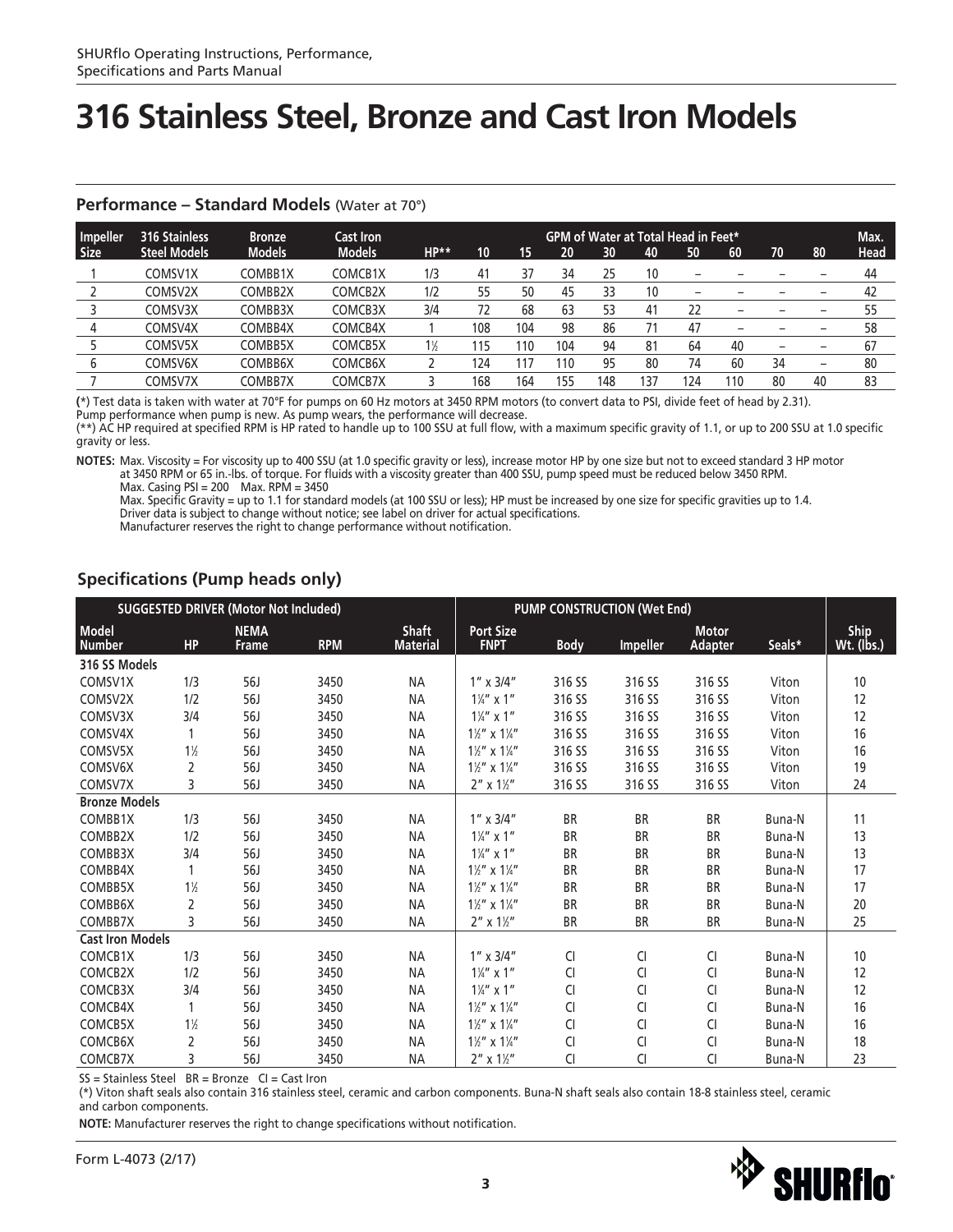### **Specifications for Standard Pump and Motor Models**

|                               |                         |                            |                      |                            | <b>DRIVER</b>                       |                                |                     |          |                                         |              |                  | <b>PUMP CONSTRUCTION (Wet End)</b><br>Port                                 |                 |                  |              |                     |                    |
|-------------------------------|-------------------------|----------------------------|----------------------|----------------------------|-------------------------------------|--------------------------------|---------------------|----------|-----------------------------------------|--------------|------------------|----------------------------------------------------------------------------|-----------------|------------------|--------------|---------------------|--------------------|
| <b>Model</b><br><b>Number</b> | HP                      | AC<br>Motor<br><b>Type</b> | <b>NEMA</b><br>Frame | Motor<br>Voltage           | Full<br>Load<br>Amps                | Service<br>Factor<br>Amps **   | Phase               |          | Overload<br><b>Hertz Protection RPM</b> |              | Shaft            | Size<br><b>FNPT</b>                                                        | <b>Body</b>     | Impeller Adapter | <b>Motor</b> | Seals*              | Ship<br>Wt. (lbs.) |
| 316 SS Models                 |                         |                            |                      |                            |                                     |                                |                     |          |                                         |              |                  |                                                                            |                 |                  |              |                     |                    |
| COMSV11                       | 1/3                     | ODP                        | 56J                  | 115/208-230                | 7.20/4.00-3.60                      | 8.68/4.78-4.33                 | 1                   | 60       | Yes                                     | 3450         | 303 SS           | $1'' \times 3/4''$                                                         | 316SS           | 316SS            | 316SS        | Viton               | 27                 |
| COMSV22                       | 1/2                     | ODP                        | 56J                  | 115/208-230                | 11.10/6.50-5.55                     | 12.4/6.80-6.20                 | $\mathbf{1}$        | 60       | Yes                                     | 3450         | 303 SS           | $1\frac{1}{4}$ " x 1"                                                      | 316SS           | 316SS            | 316SS        | Viton               | 30                 |
| COMSV223                      | 1/2                     | ODP                        | 56J                  | 208-230/460                | 1.85-1.85/0.92                      | 2.53/1.27                      | 3                   | 60       | No                                      | 3450         | 303 SS           | $1\frac{1}{4}$ " x 1"                                                      | 316SS           | 316SS            | 316SS        | Viton               | 30                 |
|                               |                         |                            |                      | 190/380                    | 2.04/1.02                           | $**$                           | 3                   | 50       | No                                      | 2830         |                  |                                                                            |                 |                  |              |                     |                    |
| COMSV33                       | 3/4                     | ODP                        | 56J                  | 115/208-230                | 13.00/7.20-6.50                     | 15.30/8.45-7.65                | $\mathbf{1}$        | 60       | Yes                                     | 3450         | 303 SS           | $1\frac{1}{4}$ " x 1"                                                      | 316SS           | 316SS            | 316SS        | Viton               | 33                 |
| COMSV333                      | 3/4                     | ODP                        | 56J                  | 208-230/460                | 2.45-2.39/1.20                      | 3.59/1.80                      | 3                   | 60       | No                                      | 3450         | 303 SS           | $1\frac{1}{4}$ " x 1"                                                      | 316SS           | 316SS            | 316SS        | Viton               | 32                 |
|                               |                         |                            |                      | 190/380                    | 2.88/1.44                           | $***$                          | 3                   | 50       | No                                      | 2830         |                  |                                                                            |                 |                  |              |                     |                    |
| COMSV44                       |                         | ODP                        | 56J                  | 115/208-230                | 12.40/6.85-6.20                     | 15.70/8.70-7.85                | $\overline{1}$      | 60       | Yes                                     | 3450         | 303 SS           | $1\frac{1}{2}$ " x $1\frac{1}{4}$ "                                        | 316SS           | 316SS            | 316SS        | Viton               | 40                 |
| COMSV443                      | $\mathbf{1}$            | ODP                        | 56J                  | 208-230/460                | 3.17-3.11/1.55                      | 4.07/2.03                      | 3                   | 60       | No                                      | 3450         | 303 SS           | $1\frac{1}{2}$ " x $1\frac{1}{4}$ "                                        | 316SS           | 316SS            | 316SS        | Viton               | 40                 |
|                               |                         |                            |                      | 190/380                    | 3.70/1.83                           | $**$                           | 3                   | 50       | No                                      | 2830         |                  |                                                                            |                 |                  |              |                     |                    |
| COMSV55                       | $1\%$                   | ODP                        | 56J                  | 115/208-230                | 17.00/9.35-8.50                     | 21.00/10.40-10.50              | $\overline{1}$      | 60       | Yes                                     | 3450         | 303 SS           | $1\frac{1}{2}$ " x $1\frac{1}{4}$ "                                        | 316SS           | 316SS            | 316SS        | Viton               | 44                 |
| COMSV553                      | $1\%$                   | ODP                        | 56J                  | 208-230/460                | 4.50-4.26/2.13                      | 5.55/2.77                      | 3                   | 60       | No                                      | 3450         | 303 SS           | $1\frac{1}{2}$ " x $1\frac{1}{4}$ "                                        | 316SS           | 316SS            | 316SS        | Viton               | 42                 |
|                               |                         |                            |                      | 190/380                    | 5.18/2.59                           | $**$                           | 3                   | 50       | No                                      | 2830         |                  |                                                                            |                 |                  |              |                     |                    |
| COMSV66                       | 2                       | ODP                        | 56J                  | 115/208-230                | 23.00/12.60-11.50                   | 24.5/13.5-12.25                | $\mathbf{1}$        | 60       | Yes                                     | 3450         | 303 SS           | $1\frac{1}{2}$ " x $1\frac{1}{4}$ "                                        | 316SS           | 316SS            | 316SS        | Viton               | 56                 |
| COMSV66T                      | $\overline{2}$          | <b>TEFC</b>                | 56J                  | 115/208-230                | 19.40/10.70-9.70                    | 22.16/11.08                    | $\mathbf{1}$        | 60       | Yes                                     | 3450         | 303 SS           | $1\frac{1}{2}$ " x $1\frac{1}{4}$ "                                        | 316SS           | 316SS            | 316SS        | Viton               | 65                 |
| COMSV663                      | $\overline{2}$          | ODP                        | 56J                  | 208-230/460                | 5.80-5.20/2.60                      | 6.20/3.10                      | 3                   | 60       | No                                      | 3450         | 303 SS           | $1\frac{1}{2}$ " x $1\frac{1}{4}$ "                                        | 316SS           | 316SS            | 316SS        | Viton               | 56                 |
|                               |                         |                            |                      | 190/380                    | 6.40/3.20                           | $***$                          | 3                   | 50       | No                                      | 2830         |                  |                                                                            |                 |                  |              |                     |                    |
| COMSV663T 2                   |                         | <b>TEFC</b>                | <b>56J</b>           | 208-230/460                | 5.46-4.94/2.47                      | 5.68/2.84                      | 3                   | 60       | No                                      | 3520         | 304 SS           | $1\frac{1}{2}$ " x $1\frac{1}{4}$ "                                        | 316SS           | 316SS            | 316SS        | Viton               | 65                 |
|                               |                         |                            |                      |                            | 190-220/380-415 5.94-5.23/2.97-2.77 | $***$                          | 3                   | 50       | No                                      | 2875         |                  |                                                                            |                 |                  |              |                     |                    |
| COMSV77                       | 3                       | ODP                        | 56J                  | 208-230                    | 15.30-13.50                         | $**$                           | $\overline{1}$      | 60       | Yes                                     | 3450         | 303 SS           | $2''$ x $1\frac{1}{2}''$                                                   | 316SS           | 316SS            | 316SS        | Viton               | 70                 |
| COMSV77T                      | $\overline{3}$          | <b>TEFC</b>                | 56J                  | 208-230                    | 13.30-12.20                         | $***$                          | $\mathbf{1}$        | 60       | Yes                                     | 3450         | 303 SS           | $2''$ x $1\frac{1}{2}''$                                                   | 316SS           | 316SS            | 316SS        | Viton               | 75                 |
| COMSV773                      | $\overline{3}$          | ODP                        | 56J                  | 208-230/460                | 8.42-7.65/3.83                      | 9.00/4.50                      | 3                   | 60       | No                                      | 3450         | 303 SS           | $2''$ x $1\frac{1}{2}''$                                                   | 316SS           | 316SS            | 316SS        | Viton               | 70                 |
|                               |                         |                            |                      | 190/380                    | 6.32/3.16                           | $**$                           | 3                   | 50       | No                                      | 2830         |                  |                                                                            |                 |                  |              |                     |                    |
| COMSV773T 3                   |                         | <b>TEFC</b>                | 56J                  | 208-230/460                | 7.76-7.02/3.51                      | 8.07/4.03                      | 3                   | 60       | No                                      | 3500         | 304 SS           | $2''$ x $1\frac{1}{2}''$                                                   | 316SS           | 316SS            | 316SS        | Viton               | 75                 |
|                               |                         |                            |                      |                            | 190-220/380-415 8.50-7.38/4.25-3.91 | $***$                          | 3                   | 50       | No                                      | 2870         |                  |                                                                            |                 |                  |              |                     |                    |
| <b>Bronze Models</b>          |                         |                            |                      |                            |                                     |                                |                     |          |                                         |              |                  |                                                                            |                 |                  |              |                     |                    |
| COMBB11                       | 1/3                     | ODP                        | 56J                  | 115/208-230                | 7.20/4.00-3.60                      | 8.68/4.78-4.33                 | $\mathbf{1}$        | 60       | Yes                                     | 3450         | 303 SS           | 1" X 3/4"                                                                  | <b>BR</b>       | <b>BR</b>        | BR           | Buna-N              | 27                 |
| COMBB22                       | 1/2                     | ODP                        | <b>56J</b>           | 115/208-230                | 11.10/6.50-5.55                     | 12.4/6.80-6.20                 | $\mathbf{1}$        | 60       | Yes                                     | 3450         | 303 SS           | $1\frac{1}{4}$ " x 1"                                                      | BR              | ΒR               | BR           | Buna-N              | 30                 |
| COMBB223                      | 1/2                     | ODP                        | 56J                  | 208-230/460                | 1.85-1.85/0.92                      | 2.53/1.27                      | 3                   | 60       | No                                      | 3450         | 303 SS           | $1\frac{1}{4}$ " x 1"                                                      | BR              | BR               | BR           | Buna-N              | 30                 |
|                               |                         |                            |                      | 190/380                    | 2.04/1.02                           |                                | 3                   | 50       | No                                      | 2830         |                  |                                                                            |                 |                  |              |                     |                    |
| COMBB33                       | 3/4                     | ODP                        | 56J                  | 115/208-230                | 13.00/7.20-6.50                     | 15.30/8.45-7.65                | $\mathbf{1}$        | 60       | Yes                                     | 3450         | 303 SS           | $1\frac{1}{4}$ " x 1"                                                      | BR              | BR               | ΒR           | Buna-N              | 33                 |
| COMBB333                      | 3/4                     | ODP                        | 56J                  | 208-230/460                | 2.45-2.39/1.20                      | 3.59/1.80<br>$**$              | 3                   | 60       | No                                      | 3450         | 303 SS           | $1\frac{1}{4}$ " x 1"                                                      | <b>BR</b>       | BR               | BR           | Buna-N              | 32                 |
|                               |                         |                            |                      | 190/380                    | 2.88/1.44                           |                                | 3                   | 50       | No                                      | 2830         |                  |                                                                            |                 |                  |              |                     |                    |
| COMBB44                       |                         | ODP                        | 56J                  | 115/208-230                | 12.40/6.85-6.20                     | 15.70/8.70-7.85                | $\overline{1}$      | 60       | Yes                                     | 3450         | 303 SS           | $1\frac{1}{2}$ " x $1\frac{1}{4}$ "                                        | BR              | BR               | ΒR           | Buna-N              | 40<br>40           |
| COMBB443                      | $\overline{1}$          | ODP                        | 56J                  | 208-230/460<br>190/380     | 3.17-3.11/1.55                      | 4.07/2.03<br>$***$             | 3                   | 60       | No                                      | 3450         | 303 SS           | $1\frac{1}{2}$ " x $1\frac{1}{4}$ "                                        | <b>BR</b>       | BR               | BR           | Buna-N              |                    |
|                               |                         |                            |                      |                            | 3.70/1.83                           |                                | 3<br>$\overline{1}$ | 50<br>60 | No                                      | 2830         |                  |                                                                            |                 |                  |              |                     |                    |
| COMBB55<br>COMBB553           | $1\%$<br>$1\frac{1}{2}$ | ODP<br>ODP                 | 56J<br>56J           | 115/208-230<br>208-230/460 | 17.00/9.35-8.50<br>4.50-4.26/2.13   | 21.00/10.40-10.50<br>5.55/2.77 | 3                   | 60       | Yes<br>No                               | 3450<br>3450 | 303 SS<br>303 SS | $1\frac{1}{2}$ " x $1\frac{1}{4}$ "<br>$1\frac{1}{2}$ " x $1\frac{1}{4}$ " | BR<br><b>BR</b> | BR<br>BR         | ΒR<br>BR     | Buna-N<br>Buna-N    | 44<br>42           |
|                               |                         |                            |                      | 190/380                    | 5.18/2.59                           | $**$                           | 3                   | 50       | No                                      | 2830         |                  |                                                                            |                 |                  |              |                     |                    |
| COMBB66                       | $\overline{2}$          | ODP                        | 56J                  | 115/208-230                | 23.00/12.60-11.50                   | 24.5/13.5-12.25                | $\mathbf{1}$        | 60       | Yes                                     | 3450         | 303 SS           | $1\frac{1}{2}$ " x $1\frac{1}{4}$ "                                        | BR              | BR               | ΒR           | Buna-N              | 56                 |
| COMBB66T                      | $\overline{2}$          | <b>TEFC</b>                | <b>56J</b>           | 115/208-230                | 19.40/10.70-9.70                    | 22.16/11.08                    | $\mathbf{1}$        | 60       | Yes                                     | 3450         | 303 SS           | $1\frac{1}{2}$ " x $1\frac{1}{4}$ "                                        | BR              | BR               | BR           | Buna-N              | 65                 |
| COMBB663                      | $\overline{2}$          | ODP                        | <b>56J</b>           | 208-230/460                | 5.80-5.20/2.60                      | 6.20/3.10                      | 3                   | 60       | No                                      | 3450         | 303 SS           | $1\frac{1}{2}$ " x $1\frac{1}{4}$ "                                        | <b>BR</b>       | BR               | BR           | Buna-N              | 56                 |
|                               |                         |                            |                      | 190/380                    | 6.40/3.20                           | $***$                          | 3                   | 50       | No                                      | 2830         |                  |                                                                            |                 |                  |              |                     |                    |
| COMBB663T 2                   |                         | TEFC                       | 56J                  | 208-230/460                | 5.46-4.94/2.47                      | 5.68/2.84                      | 3                   | 60       | No                                      | 3520         | 304 SS           | $1\frac{1}{2}$ " x $1\frac{1}{4}$ "                                        | BR              | BR               | BR           | Buna-N              | 65                 |
|                               |                         |                            |                      |                            | 190-220/380-415 5.94-5.23/2.97-2.77 | $***$                          | 3                   | 50       | No                                      | 2875         |                  |                                                                            |                 |                  |              |                     |                    |
| COMBB77                       | 3                       | ODP                        | 56J                  | 208-230                    | 15.30-13.50                         | $***$                          | $\mathbf{1}$        | 60       | Yes                                     | 3450         | 303 SS           | $2''$ x $1\frac{1}{2}''$                                                   | BR              | BR               | ΒR           | Buna-N              | 70                 |
| COMBB77T                      | $\overline{3}$          | <b>TEFC</b>                | 56J                  | 208-230                    | 13.30-12.20                         | $\star\star$                   | $\mathbf{1}$        | 60       | Yes                                     | 3450         | 303 SS           | $2''$ x $1\frac{1}{2}''$                                                   | BR              | BR               | ΒR           | Buna-N              | 75                 |
| COMBB773                      | $\overline{\mathbf{3}}$ | ODP                        | 56J                  | 208-230/460                | 8.42-7.65/3.83                      | 9.00/4.50                      | 3                   | 60       | No                                      | 3450         | 303 SS           | $2''$ x $1\frac{1}{2}''$                                                   | BR              | BR               | ΒR           | Buna-N              | 70                 |
|                               |                         |                            |                      | 190/380                    | 6.32/3.16                           | $***$                          | 3                   | 50       | No                                      | 2830         |                  |                                                                            |                 |                  |              |                     |                    |
| COMBB773T 3                   |                         | <b>TEFC</b>                | 56J                  | 208-230/460                | 7.76-7.02/3.51                      | 8.07/4.03                      | 3                   | 60       | No                                      | 3500         | 304 SS           | $2''$ x $1\frac{1}{2}''$                                                   | BR              | BR               | BR           | Buna-N              | 75                 |
|                               |                         |                            |                      |                            | 190-220/380-415 8.50-7.38/4.25-3.91 | $***$                          | 3                   | 50       | No                                      | 2870         |                  |                                                                            |                 |                  |              |                     |                    |
|                               |                         |                            |                      |                            |                                     |                                |                     |          |                                         |              |                  |                                                                            |                 |                  |              | Continued on page 5 |                    |

SS = Stainless Steel BR = Bronze CI = Cast Iron ODP = Open Drip-Proof TEFC = Totally-Enclosed Fan-Cooled<br>(\*) Viton Shaft Seal also contains 316 stainless steel, ceramic, and carbon components. Buna-N shaft seals also conta

NOTES: Driver data is subject to change without notice, see label on driver for actual specifications. All motors include a base (the base may be removable, movable or welded).<br>Motors are not supplied with power cords. Man explosion-proof (manufacturer does not stock wash-down or explosion-proof motors). Thermal overload protection is standard on all single-phase motors (overload protector<br>may have automatic or manual reset); three-phase mot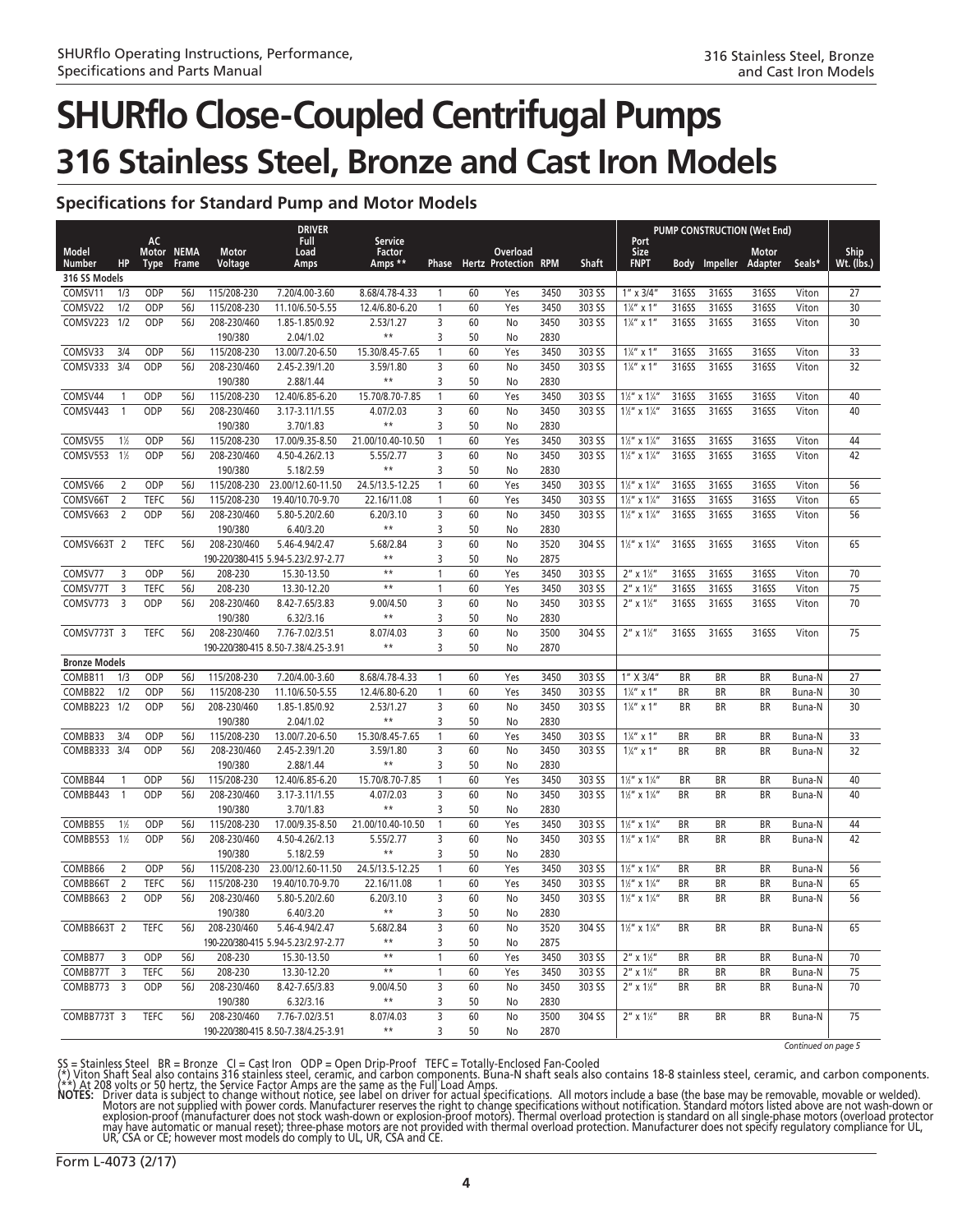| Model               |                          | AC<br><b>Motor</b> | <b>NEMA</b>  | <b>Motor</b> | <b>DRWER</b><br>Load                | Service<br>Factor |                |    | Overload                    |      |              | Port<br>Size                        |                |                       | <b>PUMP CONSTRUCTION (Wet End)</b><br>Motor |        | Ship<br>Wt |
|---------------------|--------------------------|--------------------|--------------|--------------|-------------------------------------|-------------------|----------------|----|-----------------------------|------|--------------|-------------------------------------|----------------|-----------------------|---------------------------------------------|--------|------------|
| <b>Number</b>       | <b>HP</b>                | <b>Type</b>        | <b>Frame</b> | Voltage      | Amps                                | Amps **           | Phase          |    | <b>Hertz Protection RPM</b> |      | <b>Shaft</b> | <b>FNPT</b>                         |                | Body Impeller Adapter |                                             | Seals* | (lbs.)     |
|                     |                          |                    |              |              |                                     |                   |                |    |                             |      |              |                                     |                |                       |                                             |        |            |
|                     |                          |                    |              |              |                                     |                   |                |    |                             |      |              |                                     |                |                       |                                             |        |            |
| COMCB <sub>11</sub> | 1/3                      | ODP                | <b>56J</b>   | 115/208-230  | 7.20/4.00-3.60                      | 8.68/4.78-4.33    | 1              | 60 | Yes                         | 3450 | 303 SS       | 1" X 3/4"                           | <b>CI</b>      | CI                    | CI                                          | Buna-N | 27         |
| COMCB22             | 1/2                      | ODP                | 56.          | 115/208-230  | 11.10/6.50-5.55                     | 12.4/6.80-6.20    |                | 60 | Yes                         | 3450 | 303 SS       | $1\frac{1}{4}$ " x 1"               | <b>CI</b>      | CI                    | CI                                          | Buna-N | 30         |
| COMCB223            | 1/2                      | ODP                | 56J          | 208-230/460  | 1.85-1.85/0.92                      | 2.53/1.27         | 3              | 60 | No                          | 3450 | 303 SS       | $1\frac{1}{4}$ " x 1"               | CI             | <b>CI</b>             | CI                                          | Buna-N | 30         |
|                     |                          |                    |              | 190/380      | 2.04/1.02                           | $***$             | 3              | 50 | No                          | 2830 |              |                                     |                |                       |                                             |        |            |
| COMCB33             | 3/4                      | ODP                | 56J          | 115/208-230  | 13.00/7.20-6.50                     | 15.30/8.45-7.65   |                | 60 | Yes                         | 3450 | 303 SS       | $1\frac{1}{4}$ " x 1"               | <b>CI</b>      | <b>CI</b>             | <b>CI</b>                                   | Buna-N | 33         |
| COMCB333 3/4        |                          | ODP                | 56J          | 208-230/460  | 2.45-2.39/1.20                      | 3.59/1.80         | 3              | 60 | No                          | 3450 | 303 SS       | $1\frac{1}{4}$ " x 1"               | <b>CI</b>      | <b>CI</b>             | CI                                          | Buna-N | 32         |
|                     |                          |                    |              | 190/380      | 2.88/1.44                           | $**$              | 3              | 50 | No                          | 2830 |              |                                     |                |                       |                                             |        |            |
| COMCB44             |                          | ODP                | <b>56J</b>   | 115/208-230  | 12.40/6.85-6.20                     | 15.70/8.70-7.85   | 1              | 60 | Yes                         | 3450 | 303 SS       | $1\frac{1}{2}$ " x $1\frac{1}{4}$ " | <b>CI</b>      | CI                    | CI                                          | Buna-N | 40         |
| COMCB443            |                          | ODP                | 56J          | 208-230/460  | 3.17-3.11/1.55                      | 4.07/2.03         | 3              | 60 | No                          | 3450 | 303 SS       | $1\frac{1}{2}$ " x $1\frac{1}{4}$ " | <b>CI</b>      | <b>CI</b>             | CI                                          | Buna-N | 40         |
|                     |                          |                    |              | 190/380      | 3.70/1.83                           | $***$             | ς              | 50 | No                          | 2830 |              |                                     |                |                       |                                             |        |            |
| COMCB55             | $1\%$                    | ODP                | 56.          | 115/208-230  | 17.00/9.35-8.50                     | 21.00/10.40-10.50 |                | 60 | Yes                         | 3450 | 303 SS       | $1\frac{1}{2}$ " x $1\frac{1}{4}$ " | CI             | CI                    | CI                                          | Buna-N | 44         |
| COMCB553            | $1\%$                    | ODP                | 561          | 208-230/460  | 4.50-4.26/2.13                      | 5.55/2.77         | 3              | 60 | No                          | 3450 | 303 SS       | $1\frac{1}{2}$ " x $1\frac{1}{4}$ " | <b>CI</b>      | <b>CI</b>             | CI                                          | Buna-N | 42         |
|                     |                          |                    |              | 190/380      | 5.18/2.59                           | $***$             | 3              | 50 | No                          | 2830 |              |                                     |                |                       |                                             |        |            |
| COMCB66             | 2                        | ODP                | 56J          | 115/208-230  | 23.00/12.60-11.50                   | 24.5/13.5-12.25   | 1              | 60 | Yes                         | 3450 | 303 SS       | $1\frac{1}{2}$ " x $1\frac{1}{4}$ " | CI             | CI                    | CI                                          | Buna-N | 56         |
| COMCB66T            | $\overline{\phantom{0}}$ | <b>TEFC</b>        | 56J          | 115/208-230  | 19.40/10.70-9.70                    | 22.16/11.08       | 1              | 60 | Yes                         | 3450 | 303 SS       | $1\frac{1}{2}$ " x $1\frac{1}{4}$ " | CI             | CI                    | CI                                          | Buna-N | 65         |
| COMCB663            | $\overline{2}$           | ODP                | 56J          | 208-230/460  | 5.80-5.20/2.60                      | 6.20/3.10         | $\overline{3}$ | 60 | No                          | 3520 | 303 SS       | $1\frac{1}{2}$ " x $1\frac{1}{4}$ " | $\overline{C}$ | <b>CI</b>             | CI                                          | Buna-N | 56         |
|                     |                          |                    |              | 190/380      | 6.40/3.20                           | $***$             | 3              | 50 | No                          | 2875 |              |                                     |                |                       |                                             |        |            |
| COMCB663T 2         |                          | <b>TEFC</b>        | 561          | 208-230/460  | 5.46-4.94/2.47                      | 5.68/2.84         | 3              | 60 | No                          | 3520 | 304 SS       | $1\frac{1}{2}$ " x $1\frac{1}{4}$ " | <b>CI</b>      | <b>CI</b>             | <b>CI</b>                                   | Buna-N | 65         |
|                     |                          |                    |              |              | 190-220/380-415 5.94-5.23/2.97-2.77 | $***$             | 3              | 50 | No                          | 2875 |              |                                     |                |                       |                                             |        |            |
| COMCB77             | 3                        | ODP                | <b>56J</b>   | 208-230      | 15.30-13.50                         | $**$              | 1              | 60 | Yes                         | 3450 | 303 SS       | $2''$ x $1\frac{1}{2}''$            | <b>CI</b>      | <b>CI</b>             | <b>CI</b>                                   | Buna-N | 70         |
| COMCB77T            | ्र                       | <b>TEFC</b>        | 56J          | 208-230      | 13.30-12.20                         | $**$              | 1              | 60 | Yes                         | 3450 | 303 SS       | $2''$ x $1\frac{1}{2}''$            | <b>CI</b>      | CI                    | CI                                          | Buna-N | 75         |
| COMCB773            | $\overline{3}$           | ODP                | 56.          | 208-230/460  | 8.42-7.65/3.83                      | 9.00/4.50         | 3              | 60 | No                          | 3450 | 303 SS       | $2''$ x $1\frac{1}{2}''$            | CI             | <b>CI</b>             | CI                                          | Buna-N | 70         |
|                     |                          |                    |              | 190/380      | 6.32/3.16                           | $***$             | 3              | 50 | No                          | 2830 |              |                                     |                |                       |                                             |        |            |
| COMCB773T 3         |                          | <b>TEFC</b>        | 56J          | 208-230/460  | 7.76-7.02/3.51                      | 8.07/4.03         | 3              | 60 | No                          | 3500 | 304 SS       | $2''$ x $1\frac{1}{2}''$            | <b>CI</b>      | CI                    | <b>CI</b>                                   | Buna-N | 75         |
|                     |                          |                    |              |              | 190-220/380-415 8.50-7.38/4.25-3.91 | $***$             | ξ              | 50 | No                          | 2870 |              |                                     |                |                       |                                             |        |            |

See footnotes and notes on the bottom of page 4.



#### **Figure 1 - Dimensions**

| <b>Models</b>        |                    | Inlet-NPT Outlet-NPT |      | CP†   | D   | Æ    | 137 | н    |      | ΟP   |      | w    |      |     |      |
|----------------------|--------------------|----------------------|------|-------|-----|------|-----|------|------|------|------|------|------|-----|------|
| COMSV1/COMBB1/COMCB1 | 1 <sup>''</sup>    | 3/4"                 | 3.75 | 12.   | 3.5 | 4.88 |     | 0.34 | 6.31 | 6.56 | .88  | 2.63 | .88  | .44 | 5.63 |
| COMSV2/COMBB2/COMCB2 | 1-1/4″             | 1 <sup>''</sup>      | 3.75 | 12.38 | 3.5 | 4.88 |     | 0.34 | 6.31 | 6.88 | 2.09 |      | 2.38 | .38 | 5.63 |
| COMSV3/COMBB3/COMCB3 | 1-1/4″             | 1 <sup>II</sup>      | 3.75 | 12.88 | 3.5 | 4.88 |     | 0.34 | 6.31 | 6.88 | 2.09 |      | 2.38 | .38 | 5.63 |
| COMSV4/COMBB4/COMCB4 | $1 - 1/2''$        | $1 - 1/4"$           | 3.75 | 13.75 | 3.5 | 4.88 |     | 0.34 | 6.31 | 6.88 | 2.03 | 3.18 | 2.5  | .41 | 5.63 |
| COMSV5/COMBB5/COMCB5 | $1 - 1/2''$        | $1 - 1/4"$           | 3.75 | 15    | 3.5 | 4.88 |     | 0.34 | 6.31 | 6.88 | 2.03 | 3.18 | 2.5  | -41 | 5.63 |
| COMSV6/COMBB6/COMCB6 | 1-1/2″             | $1 - 1/4"$           | 4.56 | 14.19 | 3.5 | 4.88 |     | 0.34 | 7.13 |      | 2.88 | 3.84 | 3.5  | .56 | 5.63 |
| COMSV7/COMBB7/COMCB7 | $2^{\prime\prime}$ | $1 - 1/2"$           | 4.78 | 15.75 | 35  | 4.88 |     | 0.34 | 7.34 |      | 2.88 | 4.25 | 3.5  | .59 | 6.88 |

All dimensions have a tolerance of  $\pm$  1/8".

(†) This dimension may vary due to motor manufacturer's specifications.

**NOTE:** Driver data is subject to change without notice; see label on driver for actual specifications.

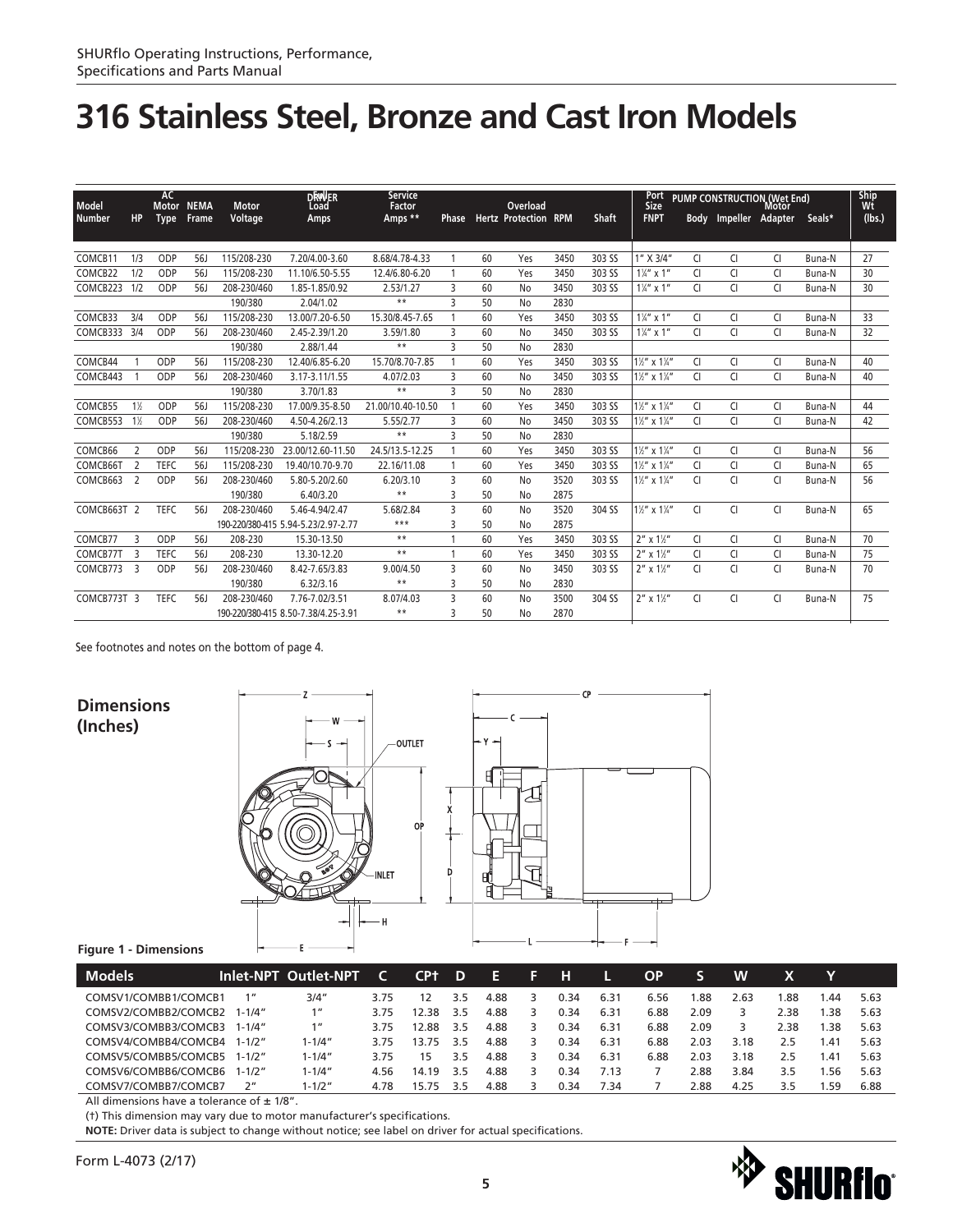### *To order parts, contact a SHURflo Distributor or Order Direct.*

*Distributors can be found at www.shurfloindustrial.com.*



**Optional Pedestal Base**

### **ODP and TEFC Replacement Motors**

| <b>HP</b>      | 1 Phase<br><b>ODP P/N</b> | <b>Motor</b><br><b>Suffix</b> | 3 Phase<br><b>ODP P/N</b> | <b>Motor</b><br><b>Suffix</b> | 1 Phase<br><b>TEFC P/N</b> | <b>Motor</b><br><b>Suffix</b> | 3 Phase<br><b>TEFC P/N</b> | <b>Motor</b><br><b>Suffix</b> |
|----------------|---------------------------|-------------------------------|---------------------------|-------------------------------|----------------------------|-------------------------------|----------------------------|-------------------------------|
| 1/3            | 14010H                    |                               | <b>NA</b>                 | 13                            | <b>NA</b>                  |                               | <b>NA</b>                  | 13T                           |
| 1/2            | 14011H                    |                               | 24361H                    | 23                            | 24499H                     | 2T                            | 13431H                     | 23T                           |
| 3/4            | 14012H                    |                               | 14015H                    | 33                            | 13409H                     | 3T                            | 14017H                     | 33T                           |
|                | 14013H                    |                               | 12991H                    | 43                            | 24500H                     | 4T                            | 18741H                     | 431                           |
| $1\frac{1}{2}$ | 14014H                    |                               | 14016H                    | 53                            | 13410H                     | 51                            | 14018H                     | 53T                           |
|                | 12985H                    |                               | 13341H                    | 63                            | 13411H                     | 6T                            | 19495H                     | 63T                           |
|                | 24364H                    |                               | 24365H                    | 73                            | 24366H                     |                               | 23424H                     | 73T                           |

NA = Not Available ODP = Open Drip-Proof Motor TEFC = Totally-Enclosed Fan-Cooled Motor

**NOTES:** The standard pump and motor combinations are offered with ODP motors which have larger service factors than the same TEFC motor. When mating a TEFC motor to a pump head or replacing an ODP motor with a TEFC motor, use one HP rating higher for 1/3, 1/2, 3/4, 1 and 1-1/5 HP motors. Example: Use a 1/2 HP TEFC motor on a COMC1X pump head. The standard model is a COMC11, which uses a 1/3 HP ODP motor.

Do not use TENV motors — Totally-Enclosed Non-Ventilated motors.

Replacement motors come standard with slinger.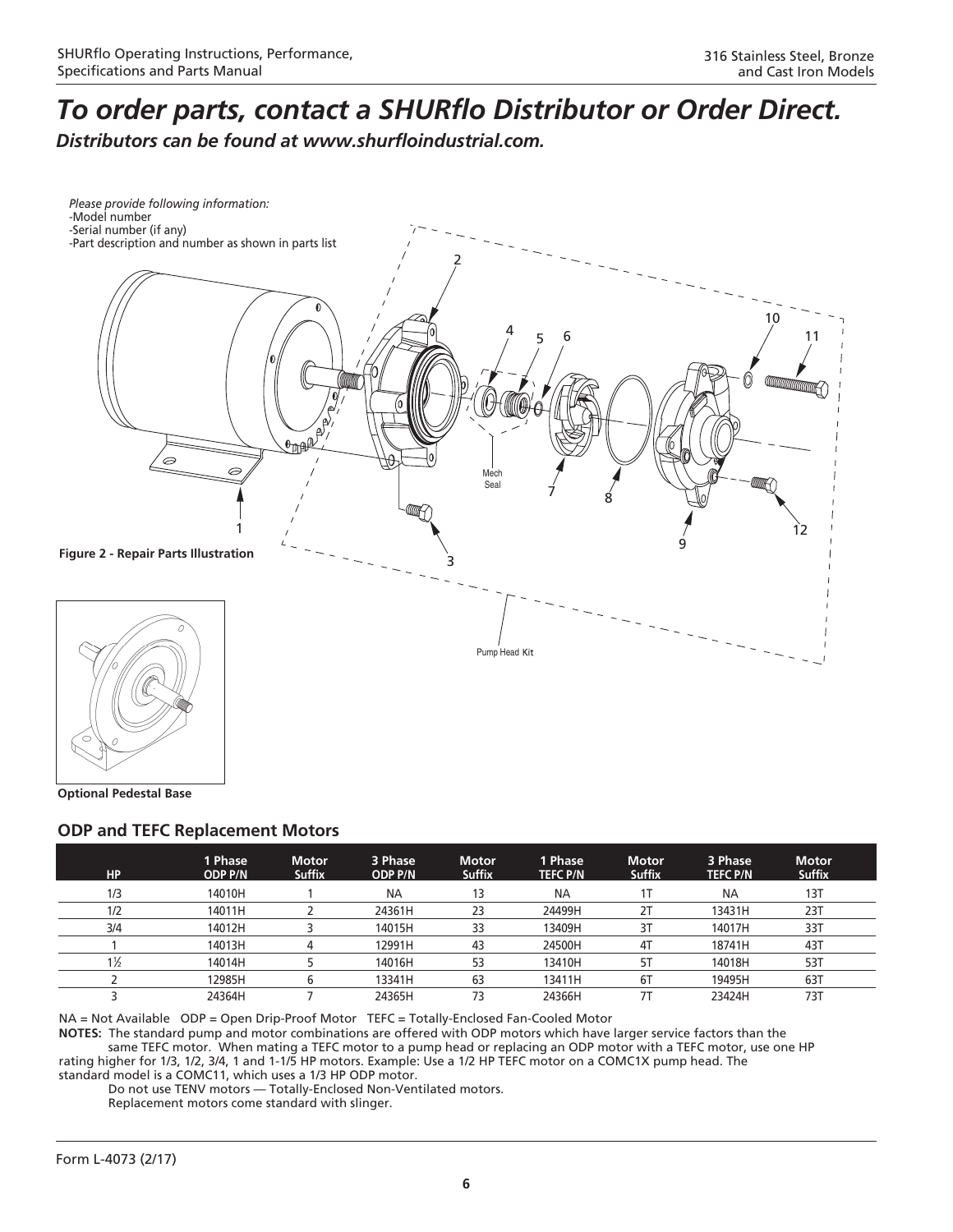#### **Repair Parts List for 316 Stainless Steel Pumps**

| Ref.  |                                       |             |             |                                                                                        |             | Part Number for Models without the Motor Suffix: |                    |                |                |
|-------|---------------------------------------|-------------|-------------|----------------------------------------------------------------------------------------|-------------|--------------------------------------------------|--------------------|----------------|----------------|
| No.   | <b>Description</b>                    | COMSV11     | COMSV22     | COMSV3                                                                                 | COMSV4      | COMSV <sub>5</sub>                               | COMSV <sub>6</sub> | COMSV7<br>Qty. |                |
|       | Motor *** (See motor chart)           | Motor Chart | Motor Chart | Motor Chart                                                                            | Motor Chart | Motor Chart                                      | Motor Chart        | Motor Chart 1  |                |
| 2     | Centrifugal body                      | 22867S      | 22868S      | 22868S                                                                                 | 22888S      | 22888S                                           | 24498S             | 24498S         |                |
| 3     | Bolt, 3/8-16 UNC x 1", 18-8 SS *      | 2220-0025   | 2220-0025   | 2220-0025                                                                              | 2220-0025   | 2220-0025                                        | 23393              | 23393          |                |
|       | Lockwasher, 3/8", 18-8 SS *           | 2260-0012   | 2260-0012   | 2260-0012                                                                              | 2260-0012   | 2260-0012                                        | N/A                | N/A            | 4              |
| 4 & 5 | Viton mechanical seal & seat assy     | 24276S      | 24276S      | 24276S                                                                                 | 24276S      | 24276S                                           | 24276S             | 24276S         |                |
|       | Option seals available **             |             |             |                                                                                        |             |                                                  |                    |                |                |
|       | t Buna-N mechanical seal & seat assy  | 24275S      | 24275S      | 24275S                                                                                 | 24275S      | 24275S                                           | 24275S             | 24275S         |                |
|       | tSilicon Carbide seal & seat assy     | 2120-0039S  | 2120-00395  | 2120-00395                                                                             | 2120-00395  | 2120-00395                                       | 2120-0039SS        | 2120-00395     |                |
| 6     | Impeller shim kit                     | 11933       | 11933       | 11933                                                                                  | 11933       | 11933                                            | 11933              | 11933          |                |
| 7     | Impeller                              | 24444S      | 24445S      | 24446S                                                                                 | 24447S      | 24448S                                           | 23311              | 23312          |                |
| 8     | Viton O-ring                          | 23361       | 23362       | 23362                                                                                  | 23543       | 23543                                            | 18047              | 18047          |                |
|       | <b>tBuna-N O-ring</b>                 | 22848       | 22849       | 22849                                                                                  | 22889       | 22889                                            | 18046              | 18046          |                |
| 9     | Centrifugal housing                   | 22858S      | 22859S      | 22859S                                                                                 | 22860S      | 22860S                                           | 23309              | 23364          |                |
| 10    | Lockwasher, 5/16, 316SS *             | 23402       | 23402       | 23402                                                                                  | 23402       | 23402                                            | N/A                | N/A            | 4              |
|       | Lockwasher, 7/16, 316SS *             | N/A         | N/A         | N/A                                                                                    | N/A         | N/A                                              | 23428              | 23428          |                |
| 11    | 5/16-18 Hex head bolt, 316 SS *       | 23389       | 23389       | 23389                                                                                  | 23389       | 23389                                            | N/A                | N/A            |                |
|       | 7/16-14 Long hex head bolt, 316 SS *  | N/A         | N/A         | N/A                                                                                    | N/A         | N/A                                              | 23392              | 23426          | 2              |
|       | 7/16-14 Short hex head bolt, 316 SS * | N/A         | N/A         | N/A                                                                                    | N/A         | N/A                                              | 23391              | 23392          |                |
| 12    | Pipe Plug, 1/8 NPTF, 316 SS *         | 24441       | 24441       | 24441                                                                                  | 24441       | 24441                                            | 24441              | 24441          | $\overline{2}$ |
|       | Pipe Plug, 1/8 NPTF, 316 SS *         | N/A         | N/A         | N/A                                                                                    | N/A         | N/A                                              | 23394              | 23394          |                |
|       | Pump Head (less motor)                | COMSV1X     | COMSV2X     | COMSV3X                                                                                | COMSV4X     | COMSV5X                                          | COMSV6X            | COMSV7X        |                |
|       | <b>Optional Pedestal Bracket</b>      | 24479       |             | (Can be substituted for any motor when a pulley drive or long coupled pump is desired) |             |                                                  |                    |                |                |

SS = Stainless Steel

(\*) Standard hardware item, available locally.

(\*\*) Viton and Buna-N seals have carbon on ceramic faces. Silicon carbide seals have Viton bellows. All seals have 316 SS metal components.

(\*\*\*) Driver data is subject to change without notice; see label on driver for actual specifications.

(†) Optional

### **Repair Parts List for Bronze Pumps**

| Ref.  |                                                   |             |               |                                                                                        |               |               | Part Number for Models without the Motor Suffix: |               |                |
|-------|---------------------------------------------------|-------------|---------------|----------------------------------------------------------------------------------------|---------------|---------------|--------------------------------------------------|---------------|----------------|
| No.   | <b>Description</b>                                | COMBB1      | <b>COMBB2</b> | <b>COMBB3</b>                                                                          | <b>COMBB4</b> | <b>COMBB5</b> | COMBB6                                           | COMBB7        | Qty.           |
|       | Motor *** (See motor chart)                       | Motor Chart | Motor Chart   | Motor Chart                                                                            | Motor Chart   | Motor Chart   | Motor Chart                                      | Motor Chart 1 |                |
| 2     | Centrifugal body                                  | 22867B      | 22868B        | 22868B                                                                                 | 22888B        | 22888B        | 24498B                                           | 24498B        |                |
| 3     | Bolt 3/8-16 x 1", 18-8 SS *                       | 2220-0025   | 2220-0025     | 2220-0025                                                                              | 2220-0025     | 2220-0025     | 11633                                            | 11633         | 4              |
|       | Lockwasher 3/8", 18-8 SS *                        | 2260-0012   | 2260-0012     | 2260-0012                                                                              | 2260-0012     | 2260-0012     | N/A                                              | N/A           | 4              |
| 4 & 5 | Buna-N mechanical seal & seat assy                | 24275S      | 24275S        | 24275S                                                                                 | 24275S        | 24275S        | 24275S                                           | 24275S        | 1              |
|       | Option seals available **                         |             |               |                                                                                        |               |               |                                                  |               |                |
|       | tViton mechanical seal & seat assy                | 24276S      | 24276S        | 24276S                                                                                 | 24276S        | 24276S        | 24276S                                           | 24276S        |                |
|       | tSilicon Carbide seal & seat assy                 | 2120-0039S  | 2120-0039S    | 2120-0039S                                                                             | 2120-0039S    | 2120-00395    | 2120-0039S                                       | 2120-00395    |                |
| 6     | Impeller shim kit                                 | 11933       | 11933         | 11933                                                                                  | 11933         | 11933         | 11933                                            | 11933         |                |
| 7     | Impeller                                          | 24444B      | 24445B        | 24446B                                                                                 | 24447B        | 24448B        | 18021                                            | 15847         |                |
| 8     | Buna-N O-ring                                     | 22848       | 22849         | 22849                                                                                  | 22889         | 22889         | 18046                                            | 18046         |                |
|       | <b>tViton O-ring</b>                              | 23361       | 23362         | 23362                                                                                  | 23543         | 23543         | 18047                                            | 18047         |                |
| 9     | Centrifugal housing                               | 22858B      | 22859B        | 22859B                                                                                 | 22860B        | 22860B        | 18020                                            | 15968         |                |
| 10    | Lockwasher, 5/16, Steel, Zinc plated *            | 2260-0002   | 2260-0002     | 2260-0002                                                                              | 2260-0002     | 2260-0002     | N/A                                              | N/A           | 4              |
|       | Lockwasher, 7/16, Steel, Zinc plated *            | N/A         | N/A           | N/A                                                                                    | N/A           | N/A           | 2260-0010                                        | 2260-0010     | 3              |
| 11    | 5/16-18 Hex head bolt, Steel, Zinc Plated *       | 2210-0008   | 2210-0008     | 2210-0008                                                                              | 2210-0008     | 2210-0008     | N/A                                              | N/A           | 4              |
|       | 7/16-14 Long hex head bolt, Steel Zinc Plated *   | N/A         | N/A           | N/A                                                                                    | N/A           | N/A           | 18043                                            | 18045         | 2              |
|       | 7/16-14 Short hex head bolt, Steel, Zinc Plated * | N/A         | N/A           | N/A                                                                                    | N/A           | N/A           | 18044                                            | 18043         |                |
| 12    | Pipe Plug, 1/8 NPTF, Brass *                      | 00336       | 00336         | 00336                                                                                  | 00336         | 00336         | 00336                                            | 00336         | $\overline{2}$ |
|       | Pipe Plug, 1/4 NPTF, Brass *                      | N/A         | N/A           | N/A                                                                                    | N/A           | N/A           | 2406-0019                                        | 2406-0019     | 3              |
|       | Pump Head (less motor)                            | COMBB1X     | COMBB2X       | COMBB3X                                                                                | COMBB4X       | COMBB5X       | COMBB6X                                          | COMBB7X       |                |
|       | <b>Optional Pedestal Bracket</b>                  | 24479       |               | (Can be substituted for any motor when a pulley drive or long coupled pump is desired) |               |               |                                                  |               |                |

SS = Stainless Steel

(\*) Standard hardware item, available locally.

(\*\*) Viton and Buna-N seals have carbon on ceramic faces. Silicon carbide seals have Viton bellows. All seals have 316 SS metal components.

(\*\*\*) Driver data is subject to change without notice; see label on driver for actual specifications.

(†) Optional

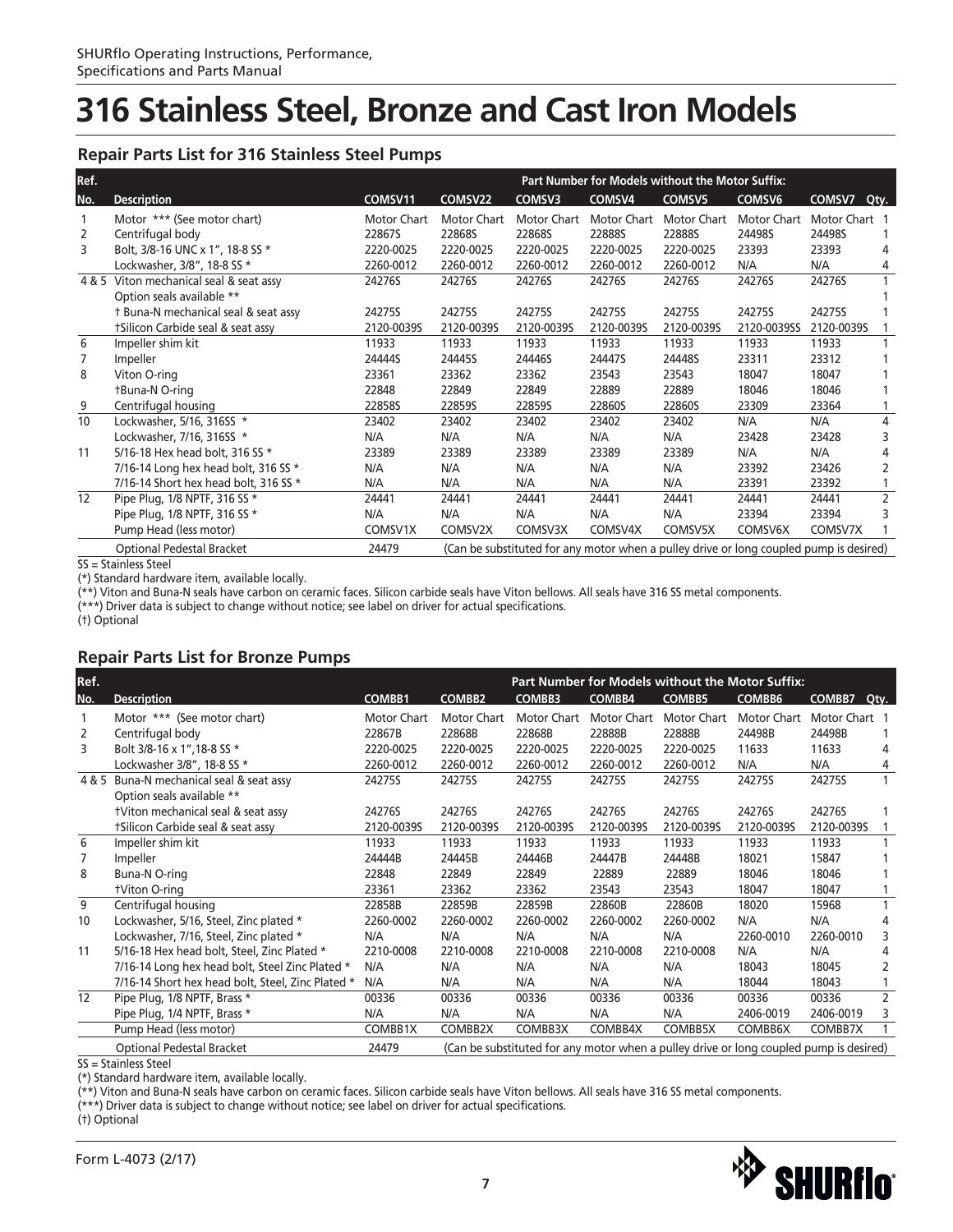### **Repair Parts List for Cast Iron Pumps**

| Ref. |                                                   |                    |                    |                                                                                        |               | Part Number for Models without the Motor Suffix: |               |               |                |
|------|---------------------------------------------------|--------------------|--------------------|----------------------------------------------------------------------------------------|---------------|--------------------------------------------------|---------------|---------------|----------------|
| No.  | <b>Description</b>                                | <b>COMCB1</b>      | <b>COMCB2</b>      | <b>COMCB3</b>                                                                          | <b>COMCB4</b> | <b>COMCB5</b>                                    | <b>COMCB6</b> | COMCB7        | Qty.           |
|      | Motor *** (See motor chart)                       | <b>Motor Chart</b> | <b>Motor Chart</b> | <b>Motor Chart</b>                                                                     | Motor Chart   | Motor Chart                                      | Motor Chart   | Motor Chart 1 |                |
| 2    | Centrifugal body                                  | 22867C             | 22868C             | 22868C                                                                                 | 22888C        | 22888C                                           | 24498C        | 24498C        |                |
| 3    | Bolt, 3/8-16 x 1", Steel, Zinc Plated *           | 2260-0006          | 2260-0006          | 2260-0006                                                                              | 2260-0006     | 2260-0006                                        | N/A           | N/A           | 4              |
|      | Lockwasher, 3/8", Steel, Zinc plated *            | 2220-0004          | 2220-0004          | 2220-0004                                                                              | 2220-0004     | 2220-0004                                        | 11633         | 11633         | 4              |
|      | 4 & 5 Buna-N mechanical seal & seat assy          | 24275S             | 24275S             | 24275S                                                                                 | 24275S        | 24275S                                           | 24275S        | 24275S        |                |
|      | Option seals available **                         |                    |                    |                                                                                        |               |                                                  |               |               |                |
|      | tViton mechanical seal & seat assy                | 24276S             | 24276S             | 24276S                                                                                 | 24276S        | 24276S                                           | 24276S        | 24276S        |                |
|      | tSilicon Carbide seal & seat assy                 | 2120-00395         | 2120-0039S         | 2120-0039S                                                                             | 2120-0039S    | 2120-00395                                       | 2120-0039S    | 2120-0039S    |                |
| 6    | Impeller shim kit                                 | 11933              | 11933              | 11933                                                                                  | 11933         | 11933                                            | 11933         | 11933         |                |
| 7    | Impeller                                          | 24444C             | 24445C             | 24446C                                                                                 | 24447C        | 24448C                                           | 15969         | 15970         |                |
| 8    | Buna-N O-ring                                     | 22848              | 22849              | 22849                                                                                  | 22889         | 22889                                            | 18046         | 18046         |                |
|      | <b>tViton O-ring</b>                              | 23361              | 23362              | 23362                                                                                  | 23543         | 23543                                            | 18047         | 18047         |                |
| 9    | Centrifugal housing                               | 22858C             | 22859C             | 22859C                                                                                 | 22860C        | 22860C                                           | 15966         | 15968         |                |
| 10   | Lockwasher, 5/16, Steel, Zinc plated *            | 2260-0002          | 2260-0002          | 2260-0002                                                                              | 2260-0002     | 2260-0002                                        | N/A           | N/A           | 4              |
|      | Lockwasher, 7/16, Steel, Zinc plated *            | N/A                | N/A                | N/A                                                                                    | N/A           | N/A                                              | 2260-0010     | 2260-0010     | 3              |
| 11   | 5/16-18 Hex head bolt, Steel, Zinc Plated *       | 2210-0008          | 2210-0008          | 2210-0008                                                                              | 2210-0008     | 2210-0008                                        | N/A           | N/A           | 4              |
|      | 7/16-14 Long hex head bolt, Steel, Zinc Plated *  | N/A                | N/A                | N/A                                                                                    | N/A           | N/A                                              | 18043         | 18045         | 2              |
|      | 7/16-14 Short hex head bolt, Steel, Zinc Plated * | N/A                | N/A                | N/A                                                                                    | N/A           | N/A                                              | 18044         | 18043         |                |
| 12   | Pipe Plug, 1/8 NPT, Steel, Zinc Plated*           | 23182              | 23182              | 23182                                                                                  | 23182         | 23182                                            | 23182         | 23182         | $\overline{2}$ |
|      | Pipe Plug, 1/4 NPT, Steel, Zinc Plated*           | N/A                | N/A                | N/A                                                                                    | N/A           | N/A                                              | 2406-0019     | 2406-0019     | 3              |
|      | Pump Head (less motor)                            | COMCB1X            | COMCB2X            | COMCB3X                                                                                | COMCB4X       | COMCB5X                                          | COMCB6X       | COMCB7X       | $\mathbf{1}$   |
|      | Optional Pedestal Bracket                         | 24479              |                    | (Can be substituted for any motor when a pulley drive or long coupled pump is desired) |               |                                                  |               |               |                |
|      | SS = Stainless Steel                              |                    |                    |                                                                                        |               |                                                  |               |               |                |

(\*) Standard hardware item, available locally.

(\*\*) Viton and Buna-N seals have carbon on ceramic faces. Silicon carbide seals have Viton bellows. All seals have 316 SS metal components.

(\*\*\*) Driver data is subject to change without notice; see label on driver for actual specifications.

(†) Optional

### **(Optional) Pedestal Pump Mount Part Number 24479 (Replaces 56J frame motor) (When long coupling or pulley drive is required)**

**NOTE:** Dimensions have a tolerance of  $\pm$  1/8". (Ø) Diameter.

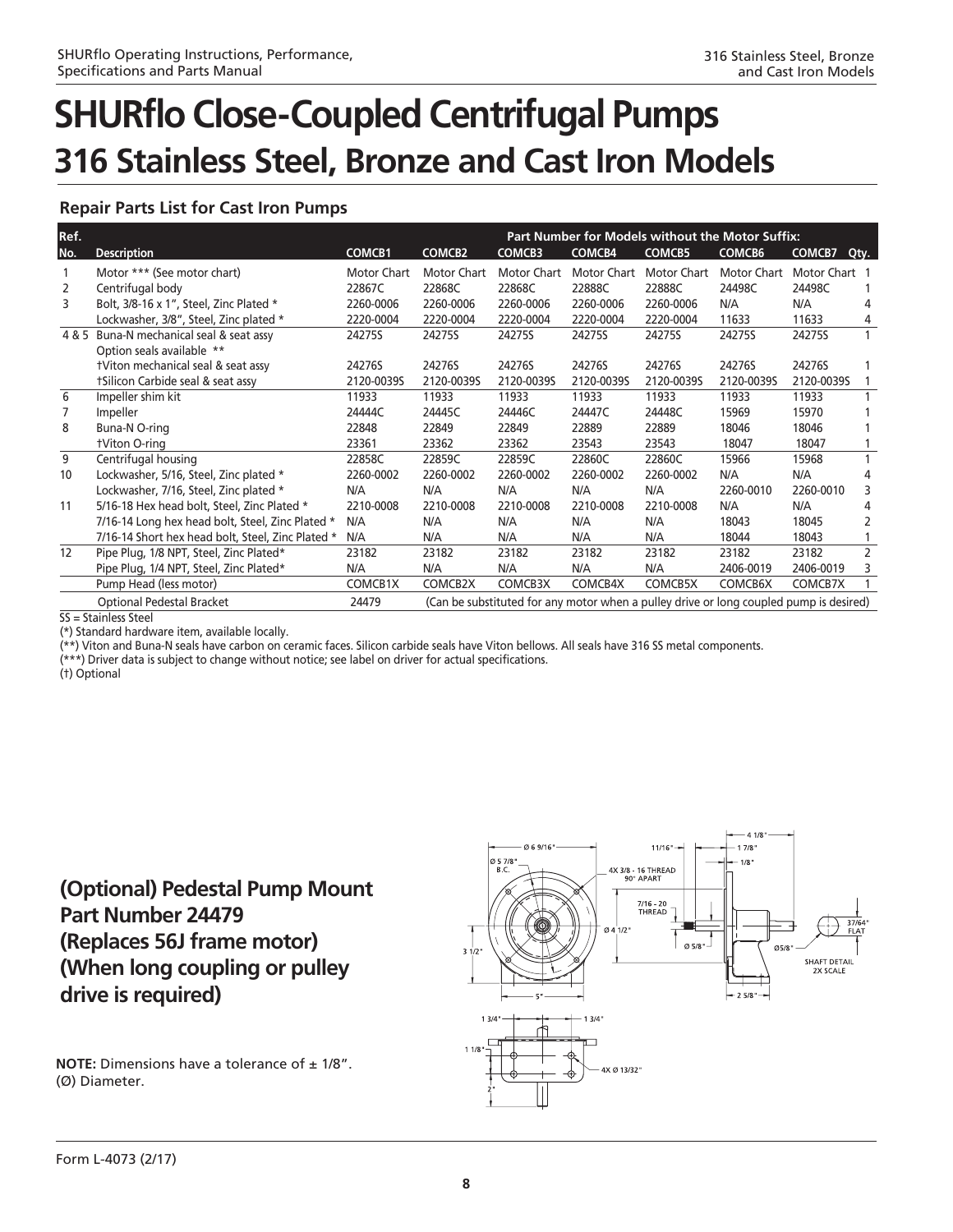### **Maintenance**

**AWARNING** 

*Make certain that the unit is disconnected from the power source* 

*before attempting to service or remove any components!*

#### **REMOVAL OF OLD SEAL ASSEMBLY**

Should the mechanical seal assembly (Ref. No. 4 & 5) require repair, proceed as follows and refer to Figures No. 2 thru 7.

**IMPORTANT:** Always replace both the seal seat and seal to ensure proper mating of components!

1. Remove bolts (Ref. No. 11) connecting the casing (Ref. No. 9) to the body adapter (Ref. No. 2).

2. **A CAUTION** Remove the casing.

*Care should be taken not to pinch or "shave" the O-ring gasket (Ref. No. 8) between the body adapter and the casing.*

**NOTE:** Motor shaft must be held in place to remove impeller. Back of the motor either has slot in shaft (use large screwdriver to hold) or has 2 flats on motor shaft (use 7/16" open end wrench to hold). Impeller (Ref. No. 7) unscrews CCW when looking at the front of the pump.

**IMPORTANT:** Care should be taken to ensure that the same number and thickness of shim washers (Ref. No. 6) are replaced behind the impeller as were removed. The shim washers are located directly behind the impeller and become loose as the impeller is removed.

- 3. The seal (Ref. No. 5) can now be pulled from the shaft. (see Figure 4).
- 4. Remove the motor body adapter (Ref. No. 2) from the motor by removing the adapter bolts (Ref. No. 3).
- 5. Use a wooden dowel to push out the seal seat (Ref. No. 4) from the body adapter (Ref. No. 2) (see Figure 5).

**INSTALLATION OF NEW SEAL**

#### **ASSEMBLY**

**A CAUTION** 

*The precision carbon/ ceramic faces on the mechanical seal are easily damaged. Handle*  *your repair seal carefully. Do not touch the carbon/ceramic seal faces.*

**IMPORTANT:** Be sure that shaft shoulder does not damage carbon face.

- 1. Thoroughly clean all surfaces of the seal seat cavity in body adapter (Ref. No. 2).
- 2. Using a clean cloth, wipe the shaft and shaft sleeve and make certain that they are perfectly clean.

**NOTE:** Inspect the motor shaft for scratches or spiral grooves. If they exist, replace motor.

- 3. Wet the rubber portion of the new seal seat (Ref. No. 4) with a light coating of soapy water. While wearing clean gloves or using a clean light rag, press seal seat squarely into adapter recess. Use the cardboard washer (usually supplied with new seal) to place over the polished surface and use a piece of pipe or dowel rod to press in firmly but gently. Avoid scratching the white ceramic face. (See Figure 6).
- 4. Dispose of cardboard washer. Check again to see that ceramic surface is free of dirt and all other foreign particles and that it has not been scratched or damaged.
- 5. Wet the inside rubber portion of the new seal (Ref. No. 5) with a light coating of soapy water. Slide seal onto the motor shaft with the sealing surface (carbon) facing the seal seat (see Figure 7). This completes seal installation.

**NOTE:** A short "run-in" period may be necessary to provide completely leakproof seal operation.

6. Screw impeller (Ref. No. 7) onto shaft. Use screwdriver slot at rear of motor shaft (opposite the threaded end) to tighten impeller. Removable thread fastener should be applied to the impeller threads. Impeller should be torqued to 15 to 18 ft-lbs. (180 to 210 in-lbs.)

**NOTE:** It may be necessary to remove plug in motor end cap to expose slot. If removed, be sure to reinstall plug AFTER pump is completely assembled.

- 7. By replacing the original shims that came with the pump the impeller height should be properly set. The chart accompanying Figure3 gives the correct adapter to motor height dimension for optimum pump performance. After installing check if shaft turns freely by spinning impeller. If rubbing or binding is found, remove impeller and add a shim (Ref. No. 6) to shaft, then recheck. Repeat procedure until all rubbing is eliminated.
- 8. Place o-ring (Ref. No. 8) on adapter mounting flange. Attach housing using bolts (Ref. No. 11) being careful not to pinch or "shave" o-ring.

As the housing is being tightened,

periodically spin impeller to check for interference with housing.

**A CAUTION** 

*Seal will produce minor drag when spinning motor shaft, but rubbing anywhere else must be eliminated! Otherwise,*  **IMPELLER CLEARANCE DIMENSIONS**



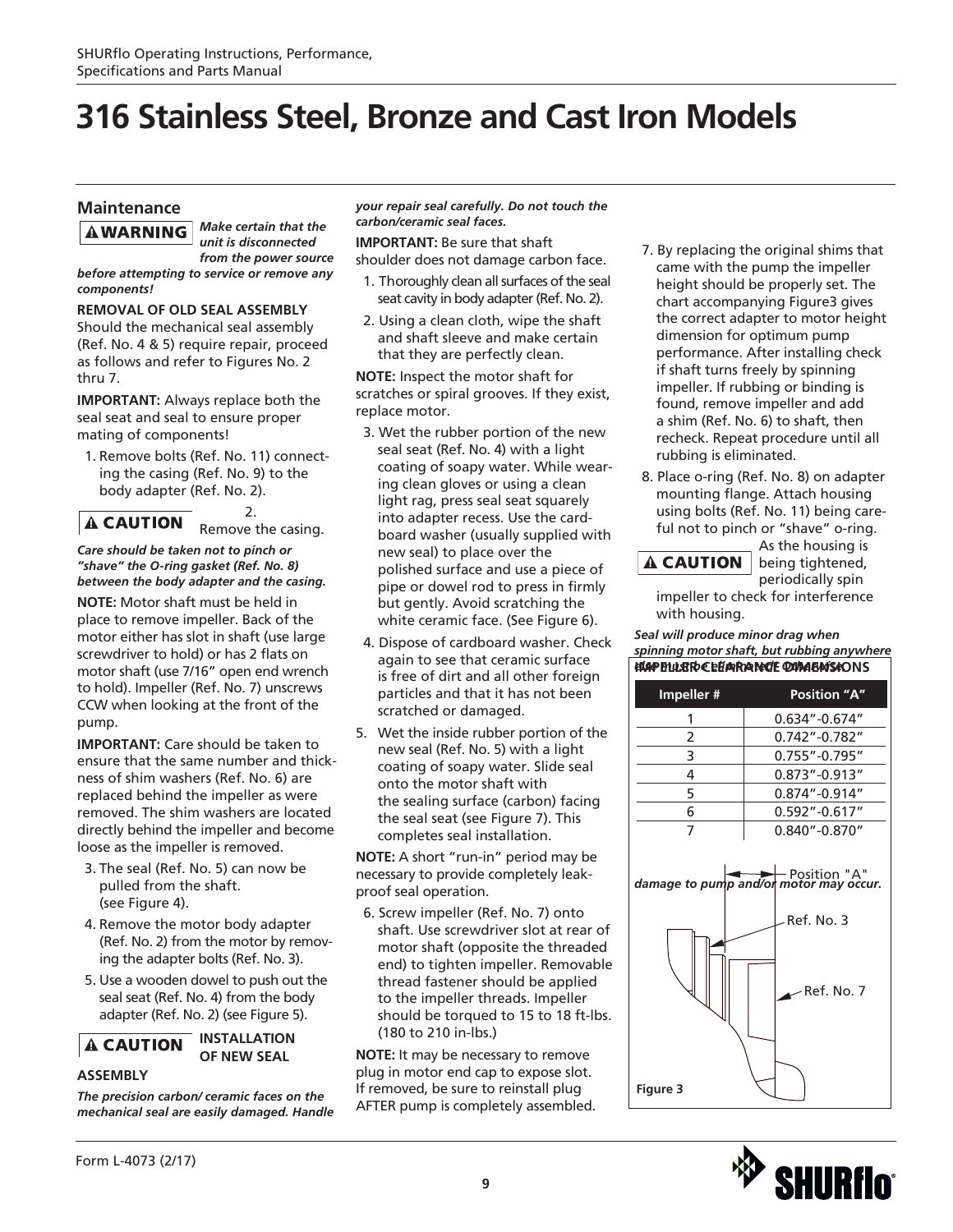### **Seal Assembly Removal and Installation (Figures 4 thru 7)**





**Figure 4 - Seal Removal Figure 5 - Seal Seat Removal**





**Figure 6 - Seal Seat Installation Figure 7 - Seal and Impeller Installation**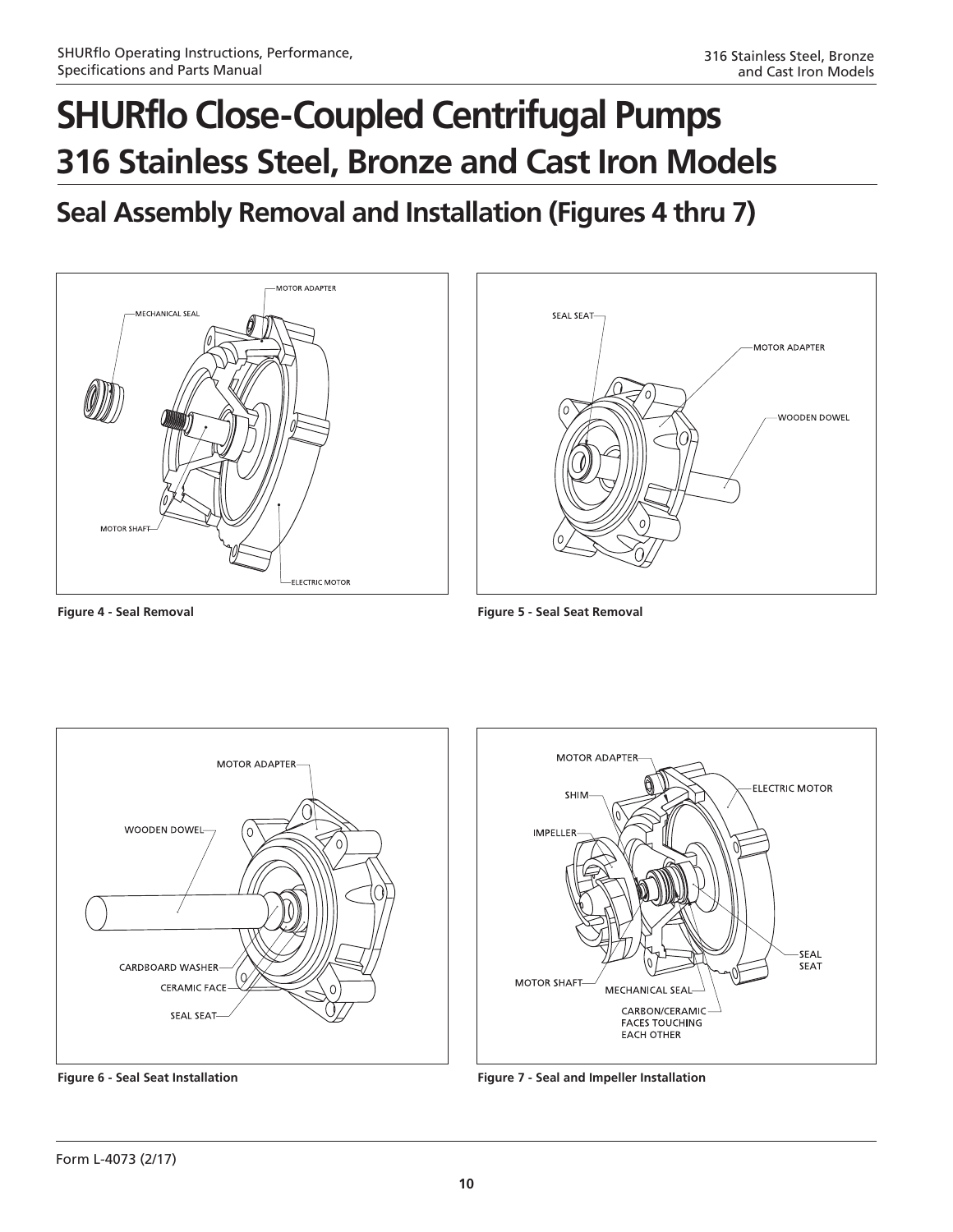### **Troubleshooting Chart**

| Symptom                                                        | <b>Possible Causes (s)</b>                                                                                                                                                                                                                        | <b>Corrective Action</b>                                                          |
|----------------------------------------------------------------|---------------------------------------------------------------------------------------------------------------------------------------------------------------------------------------------------------------------------------------------------|-----------------------------------------------------------------------------------|
| Pump runs but no fluid                                         | 1. Faulty suction piping                                                                                                                                                                                                                          | 1. Replace piping                                                                 |
|                                                                | 2. Pump located too far from fluid source                                                                                                                                                                                                         | 2. Relocate pump                                                                  |
|                                                                | 3. Gate valve closed                                                                                                                                                                                                                              | 3. Open valve                                                                     |
|                                                                | 4. Clogged strainer                                                                                                                                                                                                                               | 4. Clean or replace strainer                                                      |
|                                                                | 5. Fouled foot valve                                                                                                                                                                                                                              | 5. Clean or replace valve                                                         |
|                                                                | 6. Discharge height too great, or long                                                                                                                                                                                                            | 6. Lower the discharge point shorten piping                                       |
| Pump will not prime or                                         | 1. Air leak in suction line                                                                                                                                                                                                                       | 1. Repair or replace                                                              |
| retain prime after                                             | 2. Clogged foot valve or strainer                                                                                                                                                                                                                 | 2. Clean or replace                                                               |
| operating                                                      | 3. Leaking foot valve                                                                                                                                                                                                                             | 3. Repair or replace foot valve                                                   |
| Flow rate is low                                               | 1. Piping is fouled or damaged                                                                                                                                                                                                                    | 1. Clean or replace                                                               |
|                                                                | 2. Clogged impeller or worn impeller                                                                                                                                                                                                              | 2. Clean or replace                                                               |
|                                                                | 3. Discharge line restricted or undersized                                                                                                                                                                                                        | 3. Flush out piping or replace                                                    |
|                                                                | 4. Plumbing restriction                                                                                                                                                                                                                           | 4. Remove restrictions                                                            |
| Pump starts and stops                                          | 1. Fouled impeller                                                                                                                                                                                                                                | 1. Clean impeller and pump                                                        |
| pumping                                                        | 2. Faulty mechanical seal                                                                                                                                                                                                                         | 2. Replace seal                                                                   |
|                                                                | 3. Leak in suction line                                                                                                                                                                                                                           | 3. Repair or replace suction line                                                 |
|                                                                | 4. Leak in foot valve                                                                                                                                                                                                                             | 4. Repair or replace foot valve                                                   |
| Excessive noise while                                          | 1. Pump not secured to firm foundation                                                                                                                                                                                                            | 1. Secure pump properly                                                           |
| pump in operation                                              | 2. Piping not supported to relieve any<br>strain on pump assembly                                                                                                                                                                                 | 2. Make necessary adjustments                                                     |
|                                                                | 3. Restricted suction line                                                                                                                                                                                                                        | 3. Clean and correct suction line                                                 |
| 4. Cavitation (noise like marbles in pump)                     |                                                                                                                                                                                                                                                   | 4. a. Reduce speed                                                                |
|                                                                |                                                                                                                                                                                                                                                   | b. Increase inlet size                                                            |
|                                                                |                                                                                                                                                                                                                                                   | c. Too viscous (thickness of material                                             |
|                                                                |                                                                                                                                                                                                                                                   | being pumped too large)                                                           |
| Liquid drips from point where<br>shaft enters the pump casing, | 1. Damaged mechanical seal                                                                                                                                                                                                                        | 1. Replace (See Mechanical Seal<br>Replacement)                                   |
| when pump is full of liquid                                    | 2. Temperatures over 210°F - liquid not<br>compatible with seat                                                                                                                                                                                   | 2. Replace with Viton 24276, if suitable                                          |
| Pump runs but<br>poor performance                              | 1. Check pump rotation to see if it is CCW<br>as viewed from motor face. On three-phase<br>motors, rotation must be checked prior to<br>running pump under load.<br><b>Failure to check rotation</b><br><b>AWARNING</b><br>before pump is run can | 1. On three-phase motors, switch any two<br>motor wire leads to reverse rotation. |
|                                                                | result in severe damage to the pump and<br>motor unit.                                                                                                                                                                                            |                                                                                   |